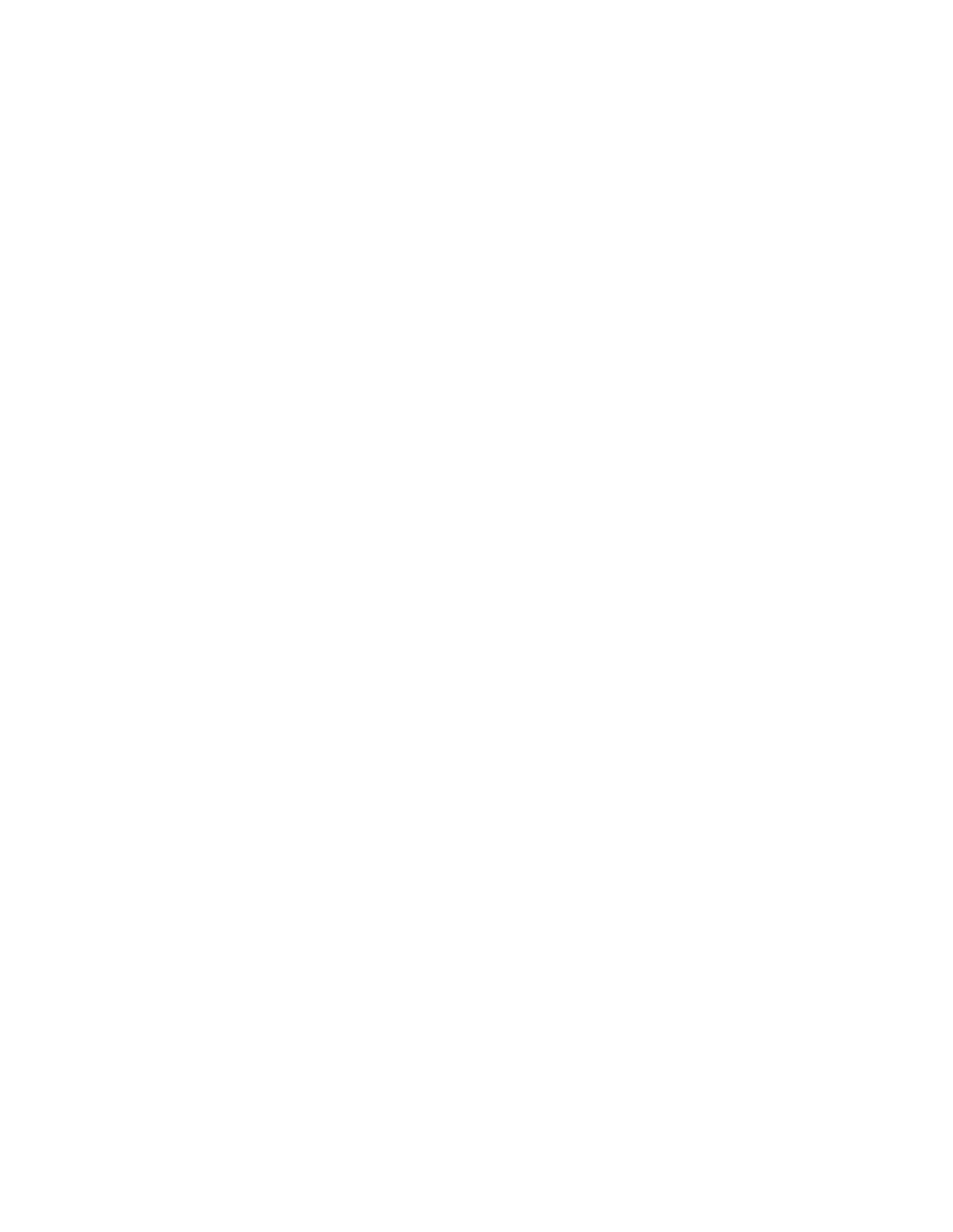# **IMF Working Paper**

European Department and Fiscal Affairs Department

## **Policy Challenges of Population Aging in Ireland**

Prepared by Dennis Botman and Dora Iakova<sup>1</sup>

Authorized for distribution by James Morsink and Steve Symansky

October 2007

## **Abstract**

**This Working Paper should not be reported as representing the views of the IMF.** The views expressed in this Working Paper are those of the author(s) and do not necessarily represent those of the IMF or IMF policy. Working Papers describe research in progress by the author(s) and are published to elicit comments and to further debate.

The projected rise in age-related government spending as a share of GDP in Ireland over the next forty years is among the highest in the euro area. In the absence of reforms, public debt will increase to unsustainable levels. This paper uses the IMF's Global Fiscal Model to compare the macroeconomic effects of different fiscal strategies to accommodate the rise in age-related spending. The simulations suggest that adopting a package of measures, including an increase in the retirement age, broadening the tax base, and raising indirect taxes, would be a more growth-friendly strategy than relying exclusively on raising the social security contribution rate.

JEL Classification Numbers: H31, H55, J11, J26

 $\overline{a}$ 

Keywords: aging, simulation, taxation, general equilibrium

Author's E-Mail Address: dbotman@imf.org, diakova@imf.org

<sup>&</sup>lt;sup>1</sup> The authors are grateful for helpful comments from James Morsink and seminar participants at the Department of Finance in Dublin.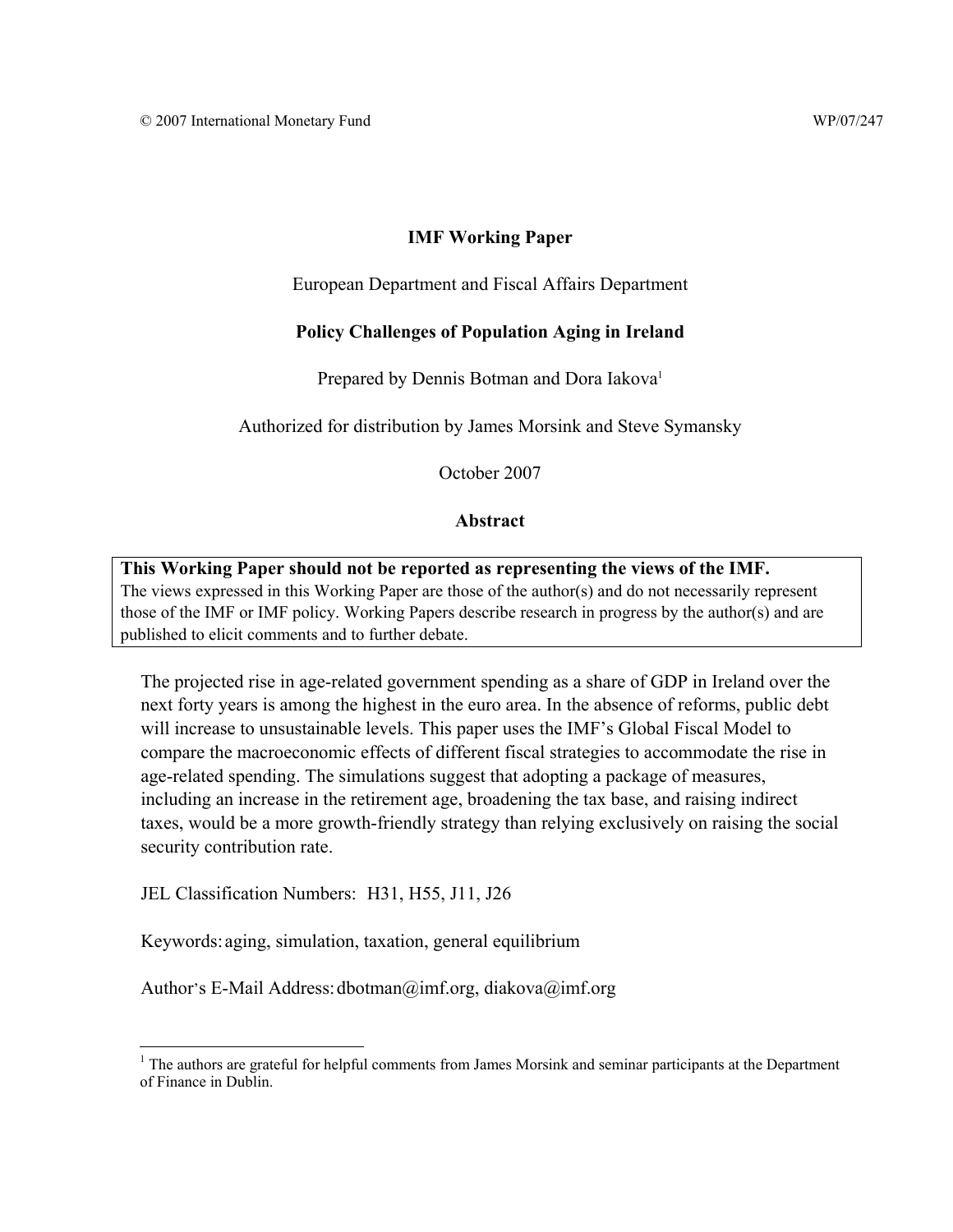|--|

| Appendices |  |
|------------|--|
|            |  |
|            |  |
|            |  |
|            |  |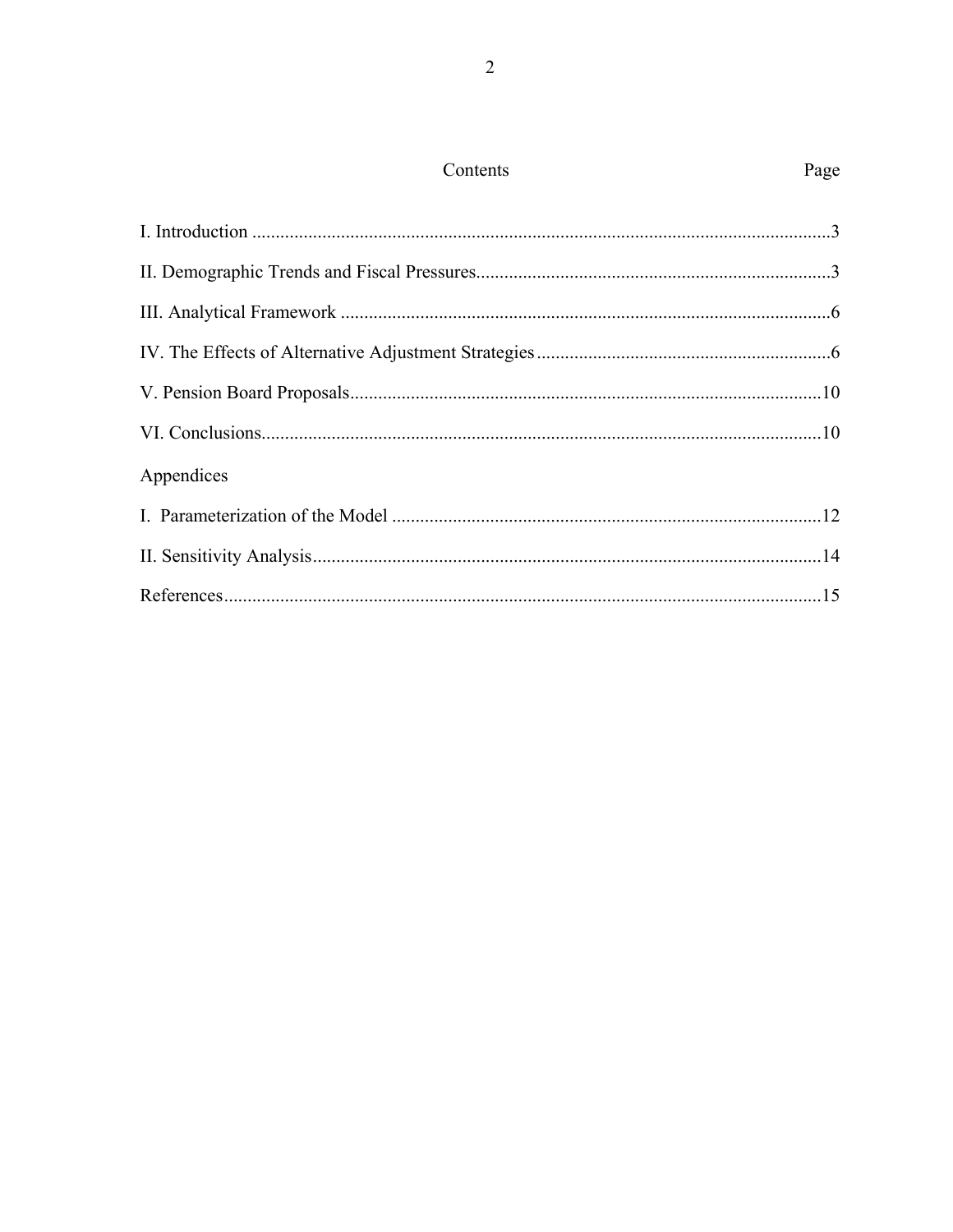#### **I. INTRODUCTION**

Ireland will experience rapid population aging in the coming decades. This demographic trend is expected to put significant pressure on public finances. The European Commission's Aging Working Group (AWG) projects that age-related spending would increase by 8 percentage points of GDP by 2050, with most of the increase accounted for by a rise in pension expenditure. In its 2006 report *Special Savings for Retirement*, the Pensions Board in Ireland proposed a substantial increase in the generosity of the pension system which, if endorsed by the government, would translate into an even steeper rise of age-related expenditure. At the same time, the expected decline of the population of working age in the long run could reduce the social security contributions base.

This chapter attempts to assess the fiscal and macroeconomic implications of the projected increase in age-related spending. To prevent a rapid build-up of debt, the rise in expenditure on pensions and health will need to be offset by a reduction of other public spending, substantial tax increases, and/or benefits reform. The IMF's Global Fiscal Model is applied to quantify and compare the effects of alternative fiscal adjustment strategies on employment and growth.



#### **II. DEMOGRAPHIC TRENDS AND FISCAL PRESSURES**

expected to triple by 2050. Based on

The population of working age is

mid-2030, although total population

<sup>&</sup>lt;sup>2</sup> The central projection assumes a mild decline in the birth rate from 1.98 to 1.8; an increase in average life expectancy by more than 6 years; and net migration inflows of 0.4 percent of the population annually in the medium term, declining to about ¼ percent of the population in the long term. The "younger population" projection assumes that the birth rate increases to 2, higher net migration flow, and lower increase in life expectancy than the central projection, while the "older population" version assumes that the birth rate declines to 1.6, lower migration, and higher life expectancy than in the central projection.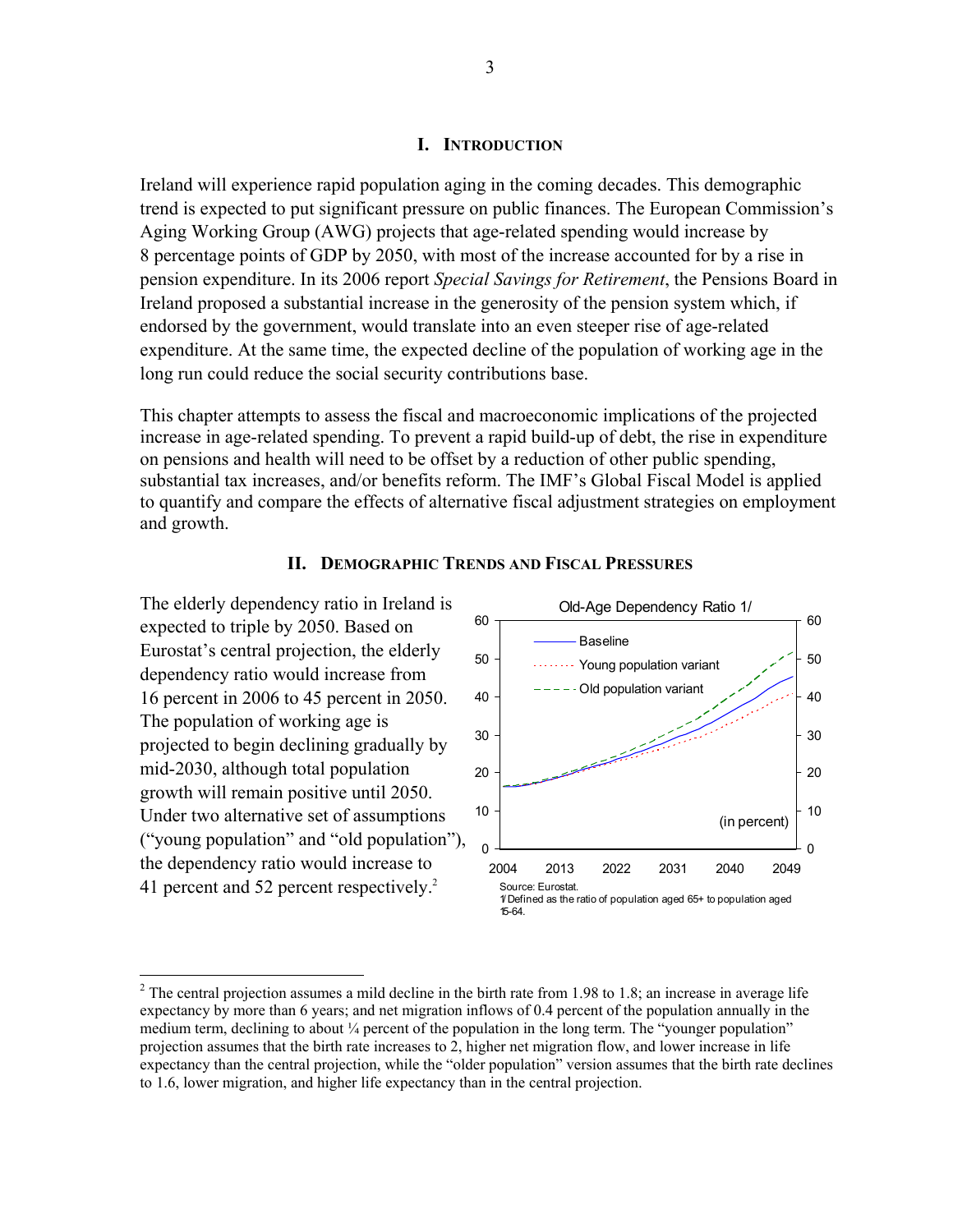These demographic trends would lead to a substantial rise in age-related expenditure. In recent years Ireland's public pension system has become progressively more generous. The

flat-rate pension value increased from 27 percent of gross average industrial earnings (GAIE) in 1997 to 34 percent of GAIE in 2007.3 Assuming that the ratio of pension benefits to GAIE remains broadly at the 2007 level, the latest Stability Report projects that annual pension expenditure would increase by 6.5 percentage points of GDP between 2005 and 2050. Over the same period, health and longterm care expenditure is projected to increase by 2.6 percentage points of GDP. The rise in oldage spending is expected to be offset, in part, by a decline in education expenditure (of about 1 percent of GDP). These projections use the same methodology and assumptions as the



European Commission's Aging Working Group (EC Special Report No 1, 2006). Even though Ireland has a less generous pension system than many EU countries, it will experience the second largest increase is age-related spending (see chart) since a number of other countries have recently introduced reforms that would reduce the effective benefit levels and remove incentives for early retirement.

In the absence of fiscal adjustment, debt would grow to unsustainable levels. The chart on the right illustrates the debt dynamics, taking as given the central AWG projections for agerelated expenditure and assuming that all other

revenue and expenditure stay constant as a share of GDP. The calculation makes the following assumptions:

The fiscal surplus gradually declines to zero by 2011 (since the stated mediumterm goal is fiscal balance), the real interest rate is assumed to be 3 percent, and the real growth rate is the same as that assumed by the AWG (declining from about 5 percent in the near term to about  $1\frac{1}{2}$  percent in the long term).



Based on announced government

 $3$  Ireland's pension system is a flat-rate benefit system, with most people above 65 (or 66) eligible for either a contributory or a non-contributory pension benefit. There is no formal indexation system.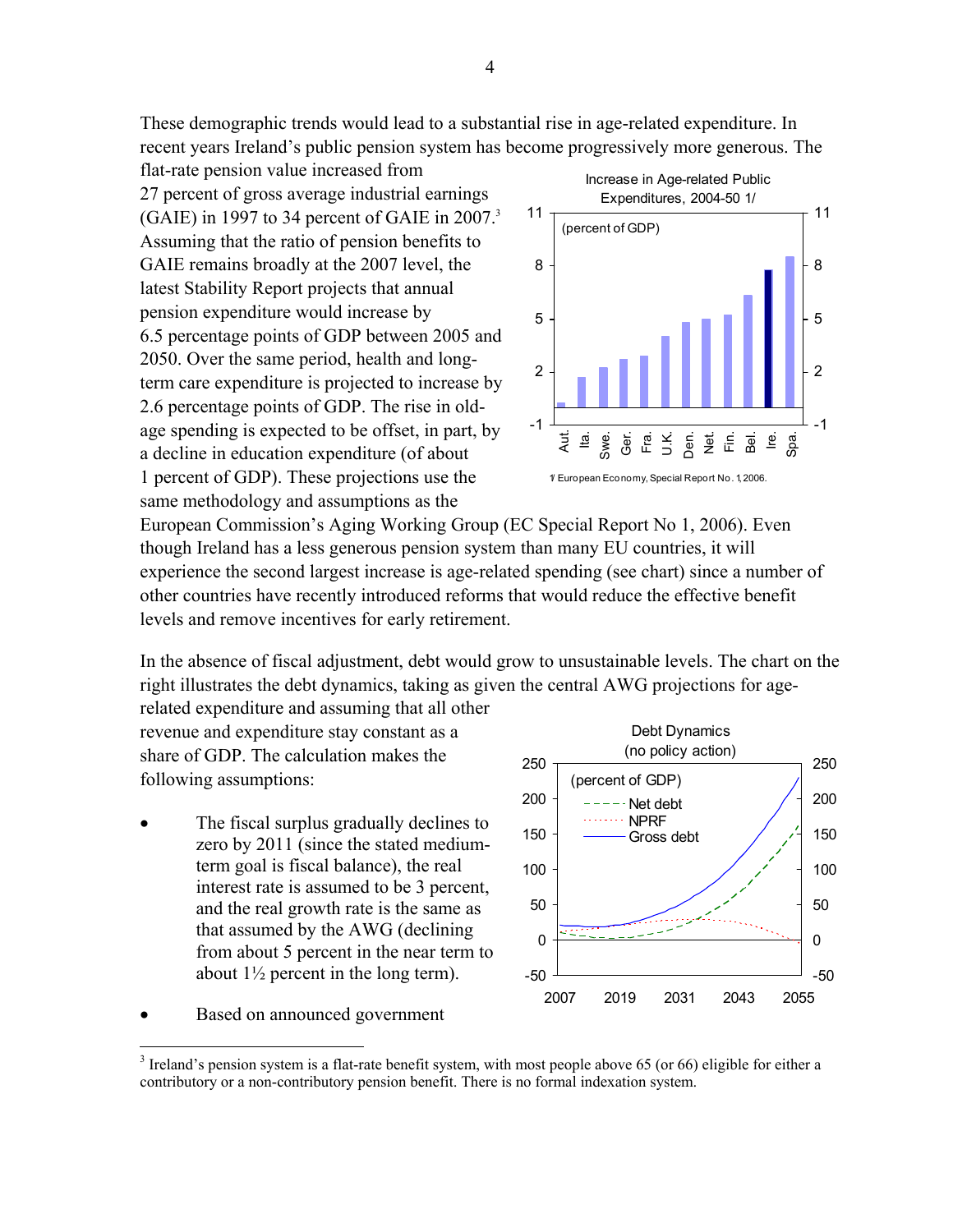policy, the fiscal authorities are assumed to contribute 1 percent of GNP to the National Pensions Reserve Fund (NPRF) every year until 2055. The increase in the age-related spending is covered by debt issuance until 2025. After 2025, further rises in pension expenditure are financed by withdrawal from the NPRF, while the rise in other age-related expenditure is covered by debt issuance. Under such withdrawal assumptions, the NPRF would be exhausted shortly after 2050.

• Age-related expenditure as a ratio to GDP is assumed to stabilize after 2060 (with the increases in expenditure gradually declining to zero between 2050 and 2060). In the absence of reliable projections for the very long term, that will be the scenario used for the simulations in this paper.<sup>4</sup> In practice, it would be desirable to provide population projections and expenditure estimates of age-related spending over a horizon at least equal to the average life expectancy (similar to the practice of the US Social Security Board of Trustees).

There is substantial uncertainty around this "no policy action" scenario. On the upside, the assumption that all non-age-related expenditure would remain constant may be too pessimistic. Ireland is upgrading its infrastructure and currently maintains a relatively high level of public investment. It is reasonable to assume that eventually the investment rate will decline. The dotted line in the chart illustrates the level of net debt, assuming that public investment as a share of GDP gradually declines to the euro area average after 2020. On the

downside, some of the assumptions underlying the age-related expenditure projections may be too optimistic. For example, the AWG projections assume a substantial increase in labor participation and employment rates, which may be unrealistic. The health care projections assume that per capita costs would grow at the same rate as wages, while the experience of many countries suggests that health care costs tend to grow faster than wages. Finally, it may be unrealistic to assume that the real interest rate on debt would remain at 3 percent as

 $\overline{a}$ 



debt grows (especially if the process of simultaneous aging in many advanced economies leads to a shortage of savings and a rise of the worldwide risk-free rate). The solid line shows the accumulation of debt assuming that the real interest rate gradually increases from 3 to 5 percent.

<sup>&</sup>lt;sup>4</sup> Such scenario would be equivalent to the outcome of a policy of automatic indexation of the retirement age to increases in the old-age dependency ratio beyond 2060.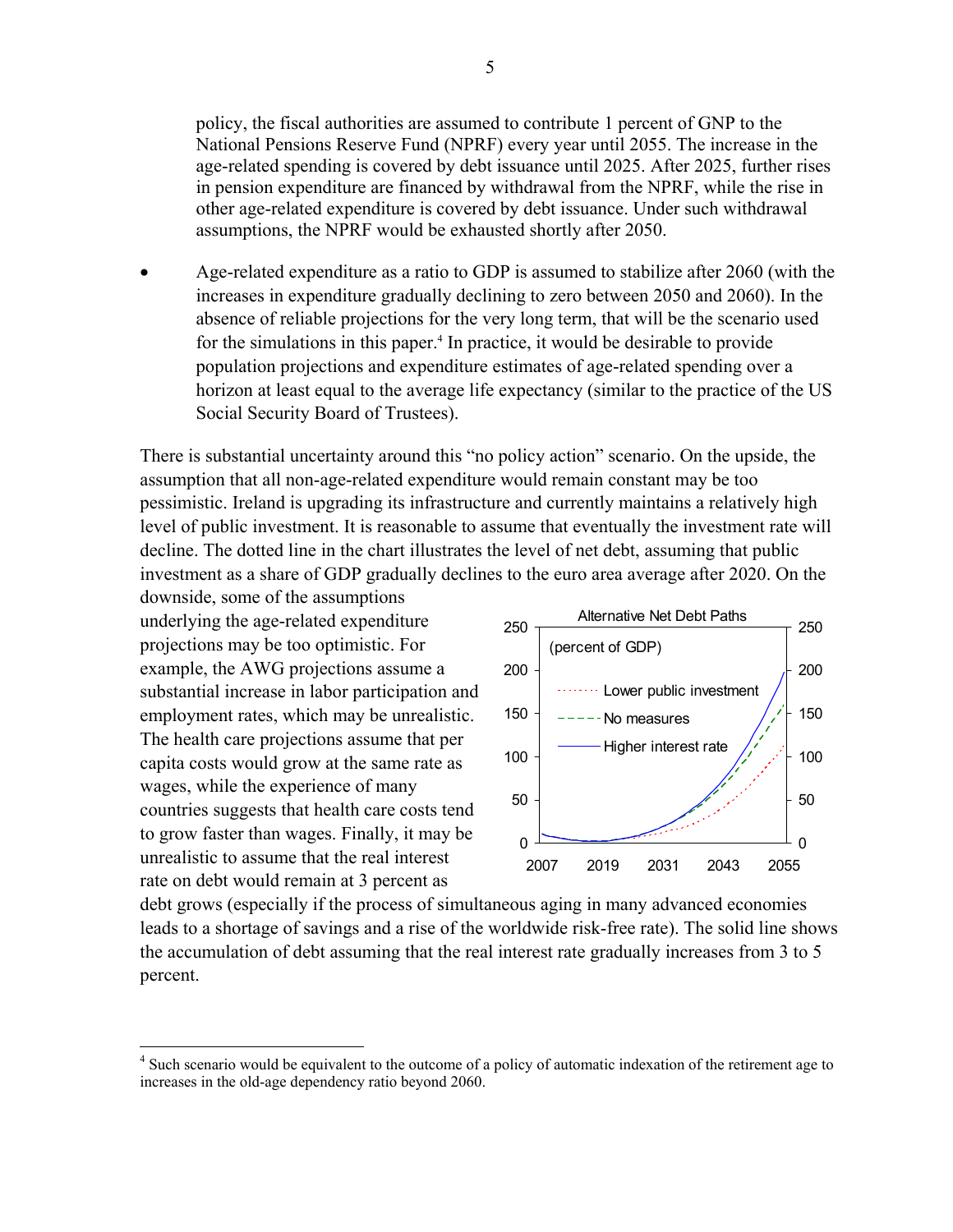In practice, fiscal adjustment to address the rise in aging-related costs is likely to take place before debt rises to unsustainable levels. In the analysis that follows, the macroeconomic effects of two strategies are compared. In the first strategy, fiscal consolidation is achieved by a gradual reduction in public investment after 2020, combined with an increase in social security contributions. In the second strategy, consolidation is achieved by a combination of measures: a gradual reduction in public investment, an increase of the retirement age, income tax base broadening, and an increase of the VAT tax rate. Finally, the desirability of greater prefunding of pension liabilities is discussed.

## **III. ANALYTICAL FRAMEWORK**

A two-country version of a dynamic general equilibrium macro model, calibrated to the Irish economy, is used to assess the macroeconomic impact of fiscal policy. In the Global Fiscal Model (GFM), the effect of fiscal policy on real activity reflects responses from both aggregate demand and aggregate supply.<sup>5</sup> The model features the following departures from Ricardian equivalence:

- Consumers have finite horizons. As a result, even temporary changes in fiscal policy may affect consumption because any offsetting action required by the government's intertemporal budget constraint would be (in part) borne by future generations.
- A fraction of consumers are liquidity constrained. Liquidity-constrained consumers do not save and cannot borrow, and, therefore, any change in fiscal policy that affects their disposable income immediately changes their consumption as well.
- Taxes are distortionary, affecting labor supply and savings-investment patterns.

## **IV. THE EFFECTS OF ALTERNATIVE ADJUSTMENT STRATEGIES**

In the simulations, it is assumed that the government aims to maintain the gross debt-to-GDP ratio close to its current level. In the long term, this strategy is equivalent to maintaining a constant net debt-to-GDP ratio since, once the NPRF is exhausted, gross and net debt levels converge. Allowing debt to build up to a higher level before attempting to stabilize it is not inconsistent with sustainability, but the primary surplus (and the fiscal measures) necessary to support a higher debt level would be greater. In all scenarios, the maintained assumption is that the ratio of public investment to GDP will decline gradually to the euro area average after 2020 (a reduction of about  $1\frac{1}{2}$  percentage points of GDP).

<sup>&</sup>lt;sup>5</sup> See Botman and others (2006) for detailed description of the model, and Appendix I for the calibration for Ireland. Aggregate demand effects arise from the fact that consumers are impatient. Aggregate supply responses result from the distortionary effects of taxation.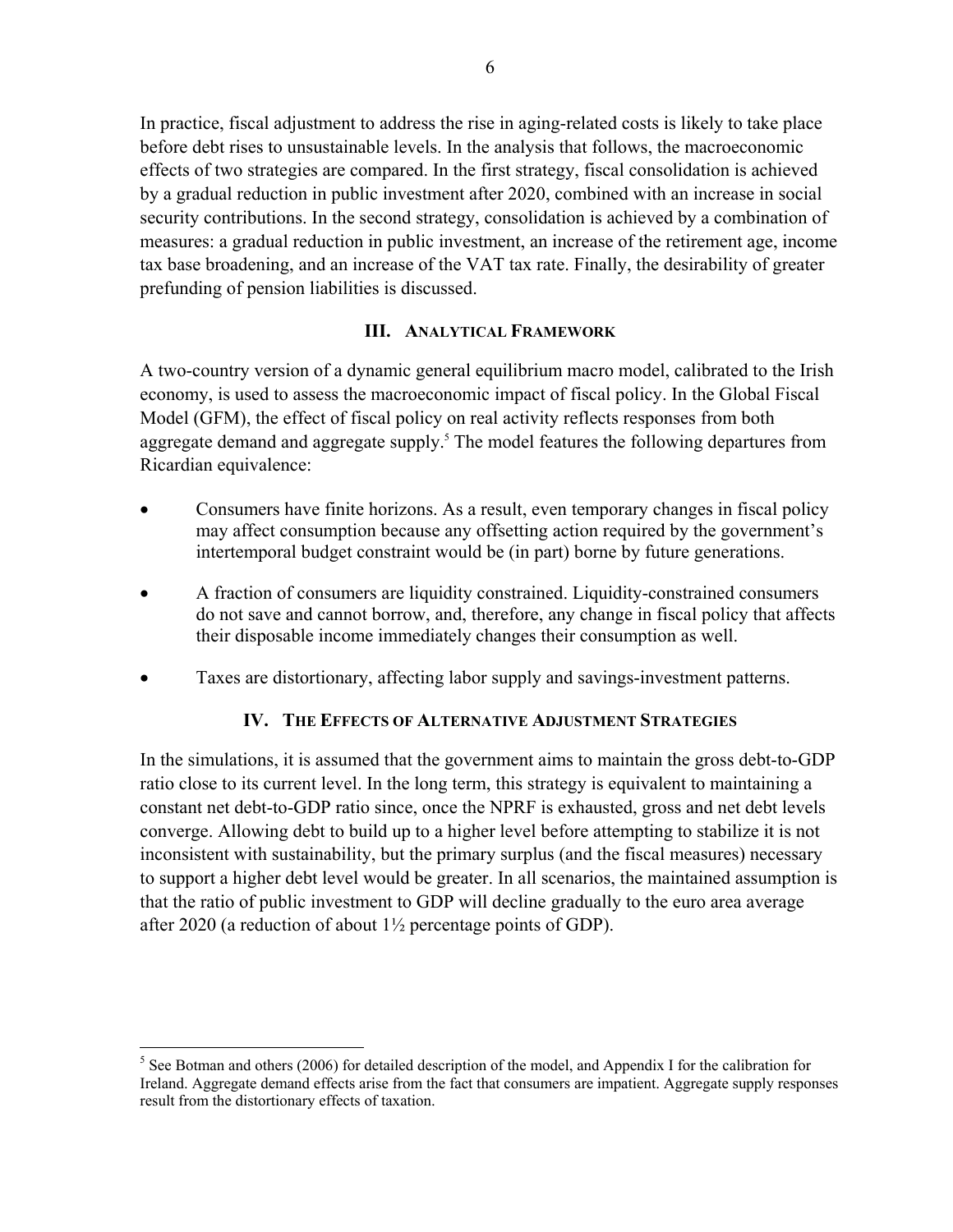In the first strategy ("the baseline"), the social security contribution rates are increased gradually to keep gross debt broadly constant.<sup>6</sup> Keeping gross debt constant would require a fiscal surplus of around ⅓ percent of GDP throughout the period. This can be achieved by raising the social security contribution rate by about 7 percentage points in the next 15 years. It can remain at that level until the NPRF runs out, since the rise in pension expenditure after 2025 is assumed to be financed from the NPRF (and the reduction in public investment after 2020 offsets the rise in health-related expenditure). After the NPRF is depleted, the social security rate needs to increase by about 20 points relative to its starting value (and even by more if age-related spending continues to rise after 2060).

The increase in social security contribution rates would have a negative effect on labor supply. Assuming labor elasticity to after-tax wages close to the middle of the range of existing estimates, labor supply would fall by  $3\frac{1}{2}$  percentage points due to the distortionary effects of labor taxes. In reality, labor supply could decline by more than that towards the end of the period, as the population of working age starts to shrink.<sup>7</sup> Despite the fall in labor supply, aggregate demand is likely to remain relatively high for most of the period. The reason is that after 2025, the increase in transfers to the population exceeds the increase in taxes as pension assets are distributed.

In the second strategy, fiscal sustainability is achieved through a combination of measures. Given the magnitude of the required increase of the social security contribution rate, it may not be feasible to rely only on this measure to achieve fiscal sustainability. In this alternative scenario, the combined effect of several measures is illustrated: a reduction in public investment of 1½ percentage points of GDP after 2020, an increase of the pension age by 2 years phased in gradually between 2033 and 2050 (it will affect those 40 years and younger in 2007), an income tax base broadening over the period 2021–24 (increasing revenues by about ¼ percentage points of GDP), and a gradual increase in VAT to maintain gross debt broadly at its current level. In this scenario, the VAT rate would need to be raised by 4 percentage points by 2020, and by another 4 percentage points after the NPRF is exhausted.<sup>8</sup>

<sup>1</sup> <sup>6</sup> Even though in Ireland there is no requirement that the social security accounts should be balanced, raising the contribution rates to match, at least in part, the increase in outlays could be considered the default strategy.

 $<sup>7</sup>$  In the simulation it was assumed that the social security contributions levied on workers are increased.</sup> However, the growth effects would be the similar if the payroll taxes on employers were increased instead.

 $8$  The model allows for other taxes as well, including a tax on profits, although it is not included in the suggested package of measures. Capital is more internationally mobile than labor, so raising taxes on returns to capital could not only lower investment, but also lead to an exit of capital. The suggested package of measures is illustrative, and other options could be considered in practice, such as a higher increase of the retirement age and/or changes in other indirect taxes (property taxes for example).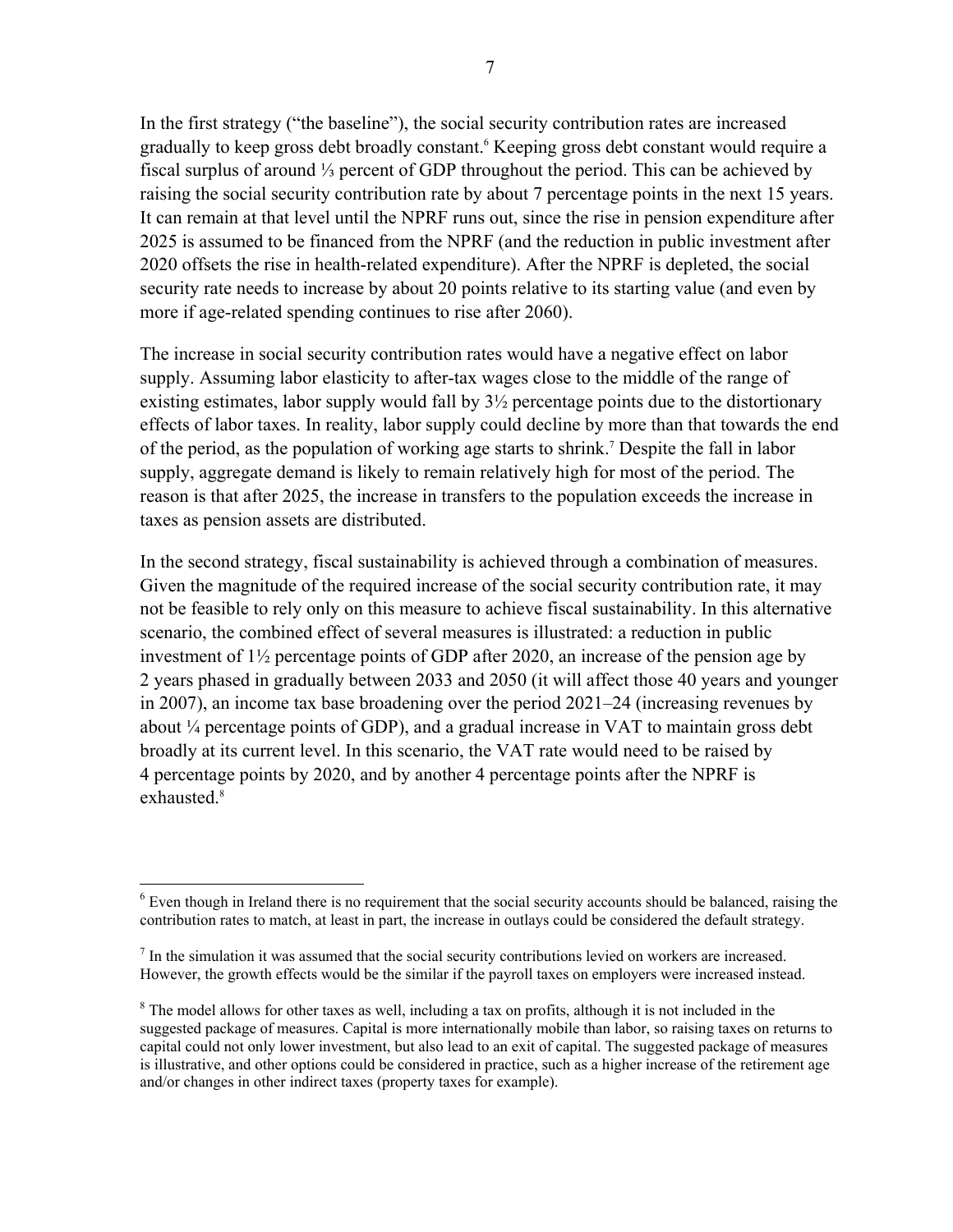

Strategy 1: Rasing the Social Security Tax Rates

Implementing this package of measures is more growth-friendly than raising the social security contributions. The increase of the retirement age is equivalent to a reduction in (the lump sum) social security transfers. As a result of budgetary savings from this measure, a smaller increase in distortionary taxes would be required. In addition, reducing income tax exemptions (tax base broadening) is less distortionary than raising the marginal tax rates. Similarly, the VAT is less distortionary than payroll taxes (social security contributions could be considered equivalent to a payroll tax) since it has a broader tax base—accumulated



-4

-3

-2

-1

0

-15

-5

5

15

25

35

savings are also taxed—therefore the rates would not need to be increased as much. Shifting revenue from direct to indirect taxation is beneficial for employment and growth. Raising the VAT is especially appealing in an aging society where, while the direct tax base contracts, the indirect tax base is likely to be more stable. The chart on the right compares the growth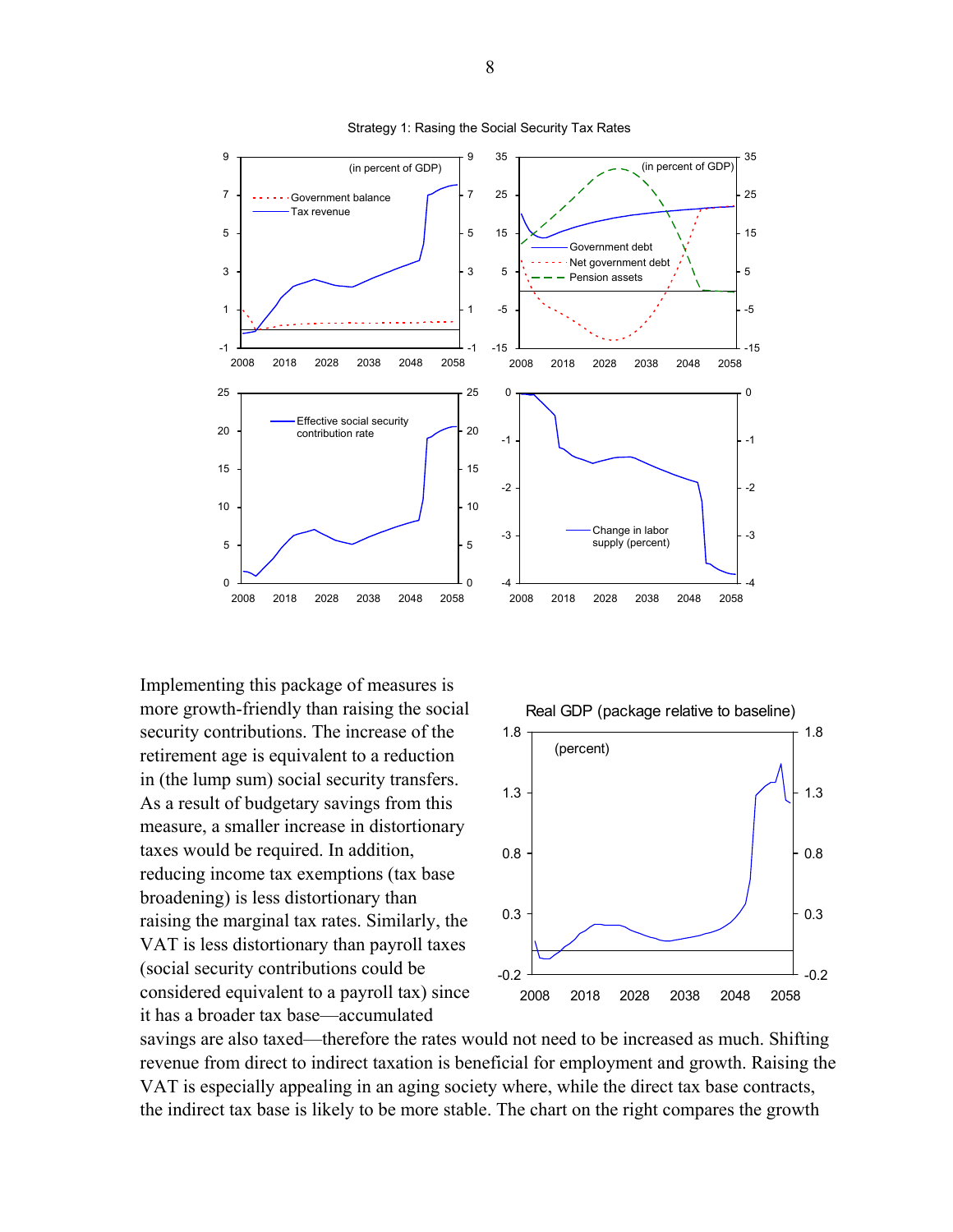effects of the package relative to the baseline. The results are relatively robust to variations in the model assumptions (Appendix II).

In general, policies that help raise productivity and labor participation would help ameliorate the growth effects of fiscal adjustment. Such policies include increasing the flexibility of labor markets, ensuring greater competition in product markets, and encouraging investment in education and research (in addition to changes in the structure of taxation and raising the retirement age). Higher net migration flows (especially if the immigrants are relatively young) would increase GDP growth and could improve the fiscal position in the short run, but the effects would be temporary since the immigrants would also age.<sup>9</sup>

Greater prefunding of age-related liabilities could also be considered. It can be implemented either by adding more than 1 percent of GNP to the NPRF or by a reduction of gross debt. These two options are equivalent if the interest rate on debt is the same as the rate of earnings on the pension assets, although accumulating assets may be preferable to gross debt reduction from a political economy perspective. Higher prefunding may be desirable for a number of reasons. First, intergenerational equity could improve. A pay-as-you-go system results in a falling ratio of benefits to contributions as the elderly dependency ratio starts to rise. Second,

aging will occur simultaneously in many countries, which may result in an increase of the world interest rate.<sup>10</sup> If that happens, having a lower public debt (or higher net assets) would be even more beneficial. Lower debt would also lead to a smaller crowding out effect. Finally, greater prefunding serves as insurance in case the actual increase in age-related spending is higher than projected. Prefunding would result in some output loss in the short run (since taxes would be initially higher than in



the absence of prefunding), but in the long run output would be higher than otherwise. For example, if the fiscal surplus is maintained at its current level (about 1 percent of GDP) until 2050, net debt would be close to zero at that horizon and fiscal balance can be maintained thereafter. See the chart for the growth effects of that strategy relative to the package of measures discussed earlier (resulting in a surplus of ⅓ percent of GDP).

 $9^9$  See Fehr and others (2004) and Iakova (2007).

 $10$  Ford and Laxton (1999) find that 12.5 percent increase in debt in the OECD raises the real interest rate by 100 basis points. Botman and Kumar (2007) illustrate the effect of global aging pressures on an individual country's debt dynamics.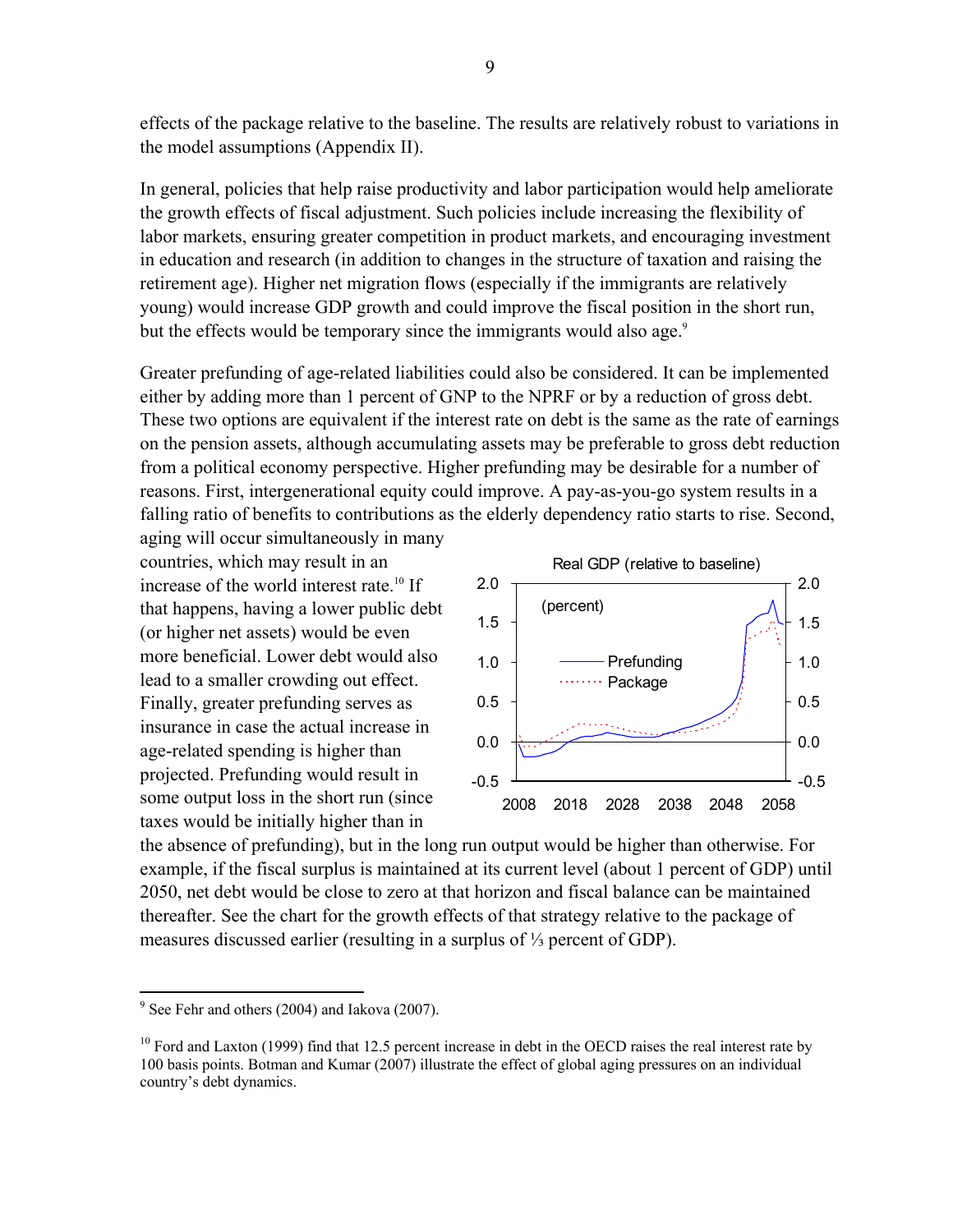## **V. PENSION BOARD PROPOSALS**

The Pensions Board recently has proposed expanding the generosity of the pension system. The Pensions Board (which consists of representatives of all social partners) has identified as an issue the fact that a substantial fraction of the Irish population does not have private retirement savings and therefore relies entirely on the public pension system, which may not provide sufficient means for retirement. In a 2006 report, the Pensions Board has proposed to address this issue either by (i) increasing the generosity of the public pension system,  $\frac{11}{11}$ (ii) creating a compulsory private pension system with some government involvement or, (iii) a combination of the two.

The generosity of the public pension system is a matter of social preference, however, the fiscal and growth implications of changes to the system need to be considered carefully. The average replacement rates in Ireland are higher than those in the United Kingdom, but lower than in some continental European countries. The thinking behind the current system in Ireland is that the key role of the public pension system is poverty prevention, while the responsibility to ensure a desirable (higher) level of income after retirement is borne by the individual. Some of the Pension Board proposals, if implemented, would change the nature of the public pension system to one that attempts to ensure a desirable level of income. Depending on the degree of public funding, the expansion of the pension system could have negative effects on the fiscal position and growth greater than the effects discussed in the above analysis.12 Many continental European countries, which aimed to provide a desirable level of income, have recently implemented politically difficult reforms to curtail the generosity of their pension systems.

#### **VI. CONCLUSIONS**

Looking forward, a key policy challenge will be to balance social priorities with the need to maintain a competitive and vibrant economy. The main findings of this analysis are the following:

- Substantial fiscal measures will be required to prevent a build-up of debt as agerelated spending rises. If the increase in expenditure is matched mainly by a rise in social security contributions, a very large increase of the contribution rate would be necessary. A rise in the tax burden of that magnitude would have a negative impact on labor supply. The model simulations suggest that using a package of measures, including an increase of the retirement age, could be a more growth-friendly strategy.
- Ireland has the advantage of starting from a healthy fiscal position. Careful planning could help ameliorate the long-term fiscal pressures. For example, targeting a small

<u>.</u>

<sup>&</sup>lt;sup>11</sup> The proposed goal is to increase the flat rate pension from 34 percent of GAIE to 50 percent of GAIE.

 $12$  See the analysis of ESRI and Fitzpatrick Associates in Appendices A and B of Pensions Board (2006).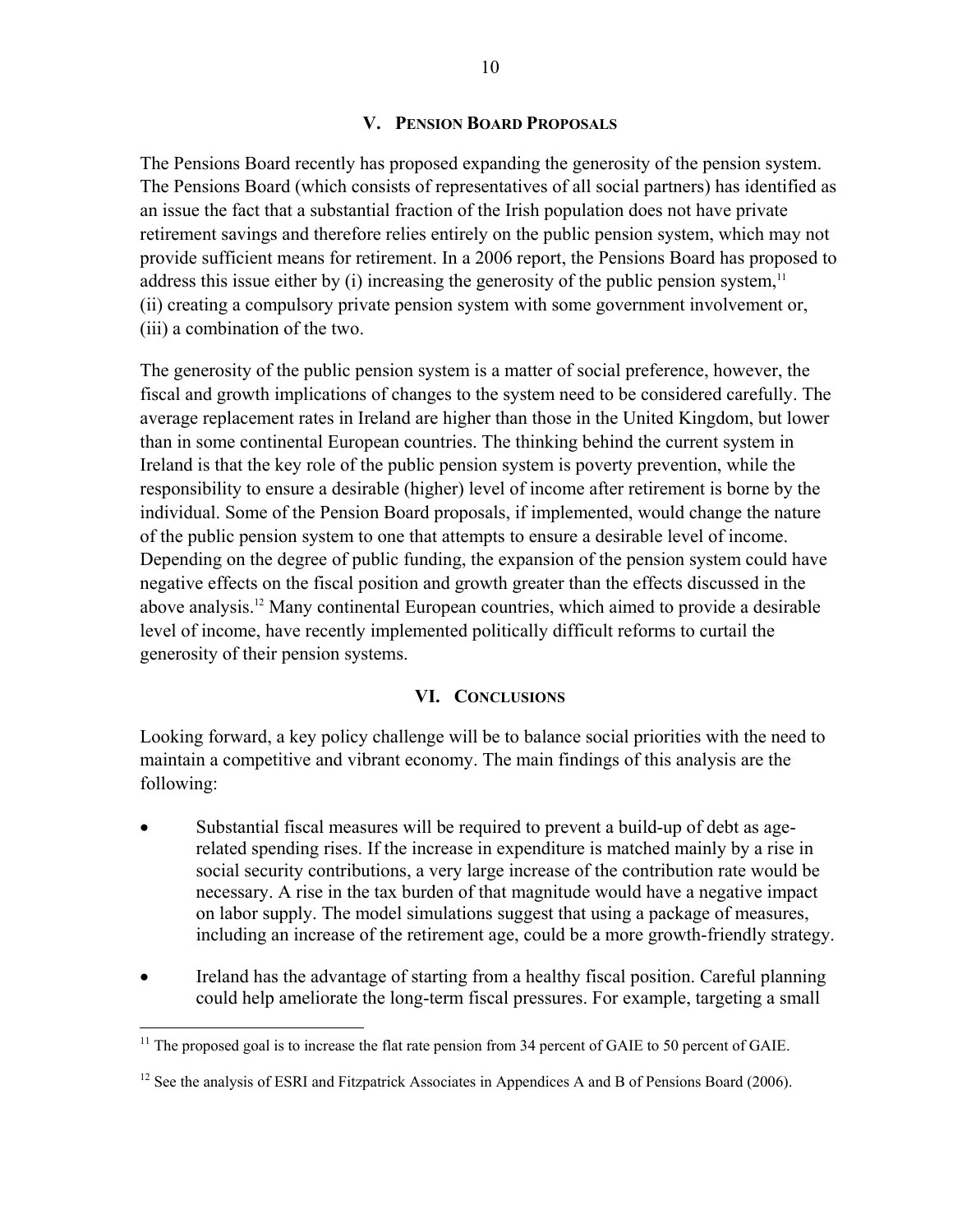fiscal surplus (as opposed to balance) in the medium term would reduce the magnitude of the required adjustment in the long term. To safeguard fiscal saving, an increase in the annual contribution to the NPRF could be considered.

• The regular publication of a sustainability report, detailing the long-term fiscal projections, the risks around them, and possible measures to address the fiscal effects of aging, could be beneficial. 13 It could inform public opinion, provide a vehicle for early discussion of the costs and benefits of various fiscal measures and reform options, and help overcome any bias towards short-term planning.

1

<sup>&</sup>lt;sup>13</sup> While Ireland's annual Stability Program already includes long-term projections, a more detailed report could discuss the risks around the projections, possible policy measures to address long-term fiscal pressures, and the appropriate medium-term fiscal target.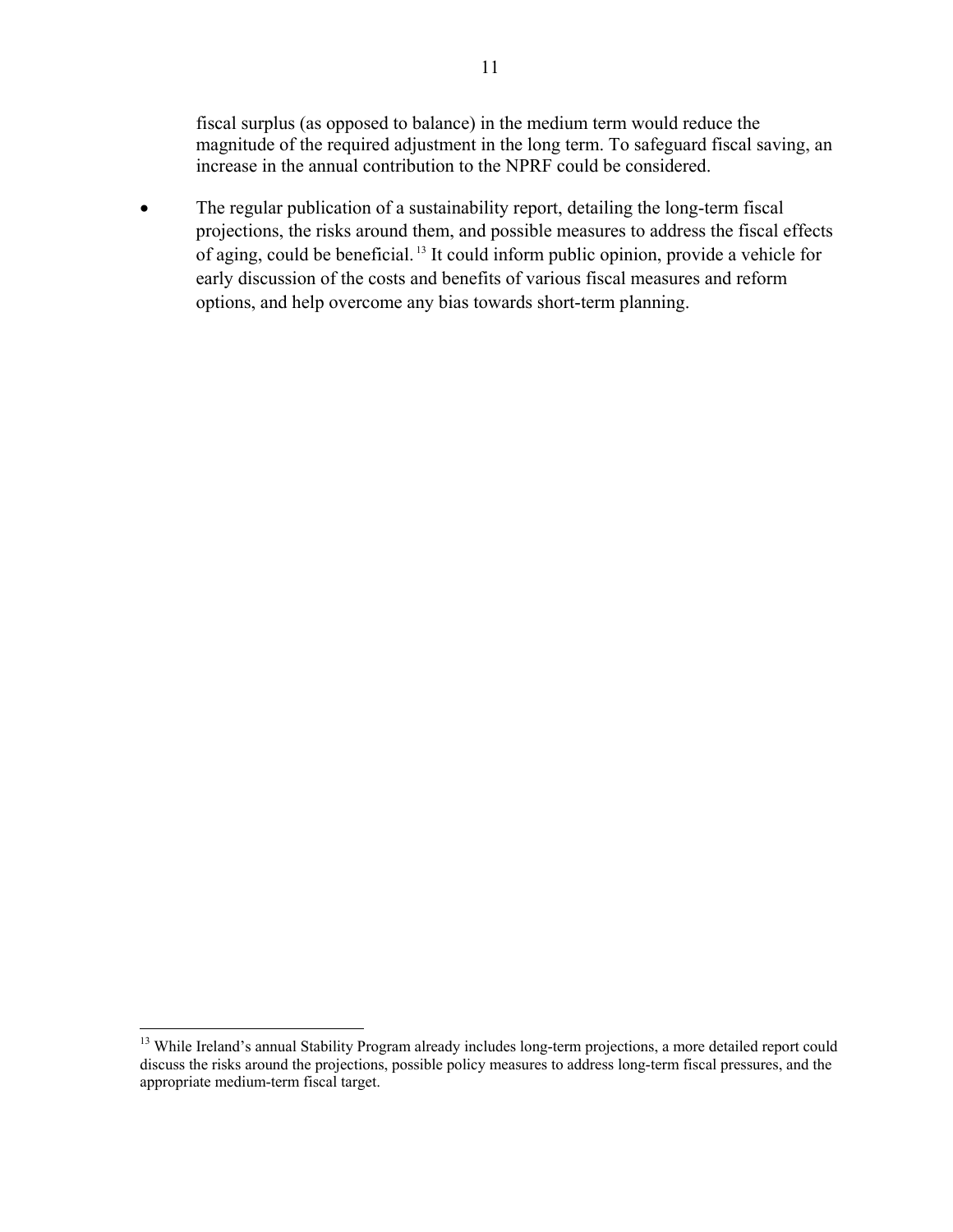#### **Appendix I.**

## Parameterization of the Global Fiscal Model

The model is parameterized to reflect key macroeconomic features of Ireland. In particular, the ratios of consumption, investment, government spending, wage income, and income from capital relative to GDP are set to their values in 2006. Similarly, key fiscal variables revenue-to-GDP ratios from taxation of corporate, labor, and personal income and from consumption tax, as well as government debt and current government spending—have been calibrated to Ireland's fiscal structure. The size of the Irish economy relative to the world economy is such that Irish policies would have only a minimal impact on the global rate of interest.

Key behavioral parameters are based on microeconomic evidence.14 These include parameters characterizing real rigidities in investment, markups for firms and workers, the elasticity of labor supply to after-tax wages, the elasticity of substitution between labor and capital, the elasticity of intertemporal substitution, and the rate of time preference. Simulations examine the impact of changing the values of the following key parameters:

- The wedge between the rate of time preference and the yield on government bonds. This parameter, which determines consumers' degree of impatience, has not been subject to extensive microeconomic analysis. The baseline value of the wedge is set to 10 percent (corresponding to a planning horizon of 10 years), with an alternative simulation using 1 percent, corresponding to a planning horizon of 100 years.
- The fraction of liquidity-constrained consumers. The baseline assumes that 40 percent of consumers experience liquidity constraints. These consumers have no wealth and consume one-fourth of aggregate consumption. An alternative simulation assumes that 10 percent of individuals are liquidity constrained.
- The sensitivity of labor supply to the real after-tax wage (Frisch elasticity). The baseline value (-0.1) suggests relatively elastic labor supply. An alternative simulation assumes almost completely inelastic labor supply  $(-0.01)$ .
- The elasticity of intertemporal substitution. The baseline value for this parameter, which describes the sensitivity of consumption to changes in the real interest rate, is -0.33. The parameter value in the alternative simulation (-0.25) is consistent with the lower end of microeconomic estimates. Other main aspects of the model are as follows:

<sup>&</sup>lt;sup>14</sup> The structural parameters have been calibrated using evidence from Laxton and Pesenti (2003) and Batini, N'Diaye, and Rebucci (2005).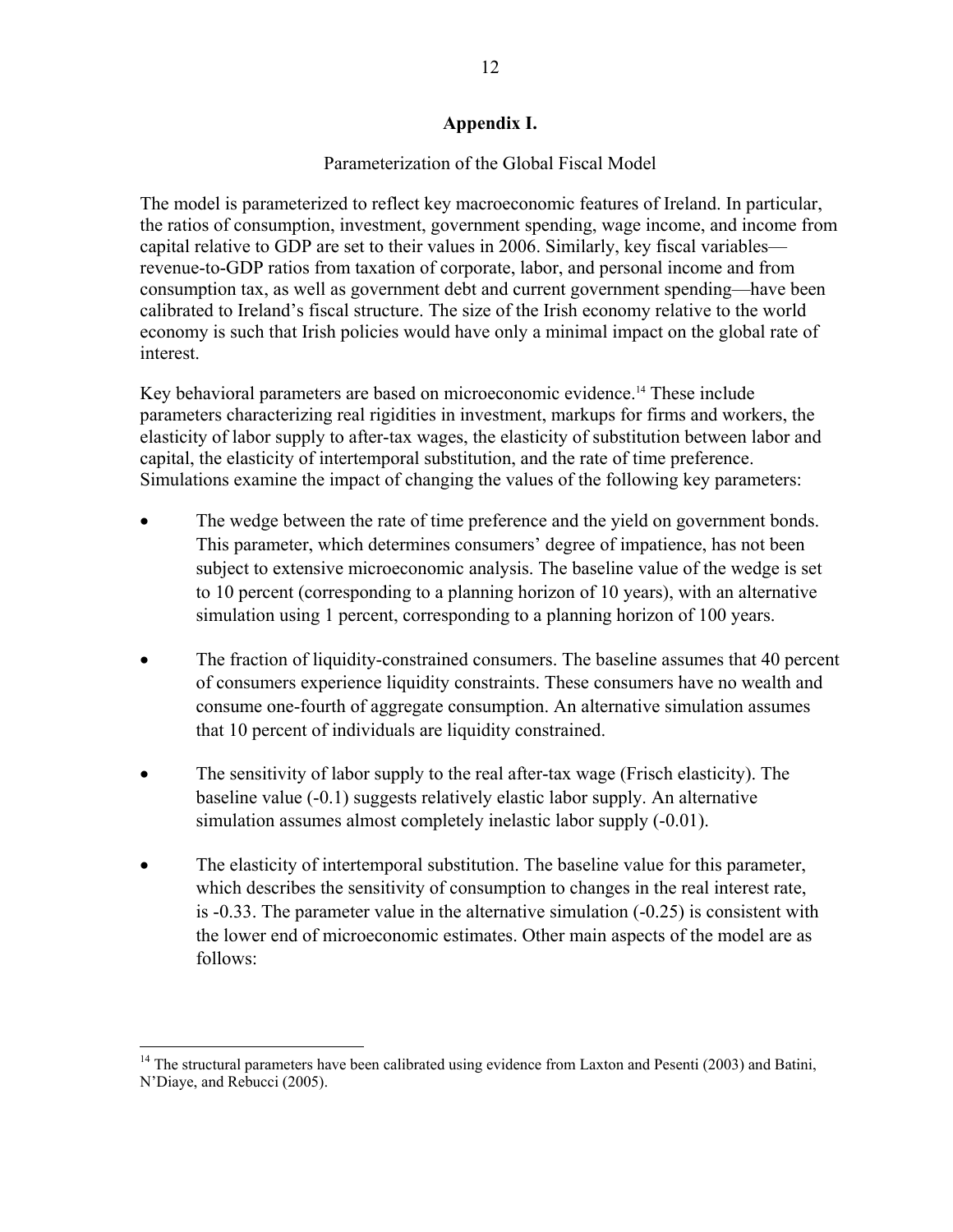- Consumption and production are characterized by constant elasticity of substitution functions. Firms and workers have some market power, so that prices and wages are above their perfectly competitive levels.
- The presence of traded and nontraded goods allows for a bias toward domestic goods in private or government consumption.
- There are two factors of production—capital and labor—that are used to produce traded and nontraded goods. Capital and labor can move freely between sectors but are not mobile internationally.
- Investment is driven by Tobin's Q with adjustment costs. Firms respond sluggishly to differences between the discounted value of future profits and the market value of the capital stock.
- Wages and prices are fully flexible. As a result, monetary policy is ineffective.

There are two kinds of financial assets, government debt (traded internationally) and equity (held domestically). In the standard version of the GFM, international trade in government debt implies the equalization of nominal interest rates across countries as capital markets are fully integrated. Alternatively, however, the model can be specified such that it contains a risk premium that depends on the level of public debt.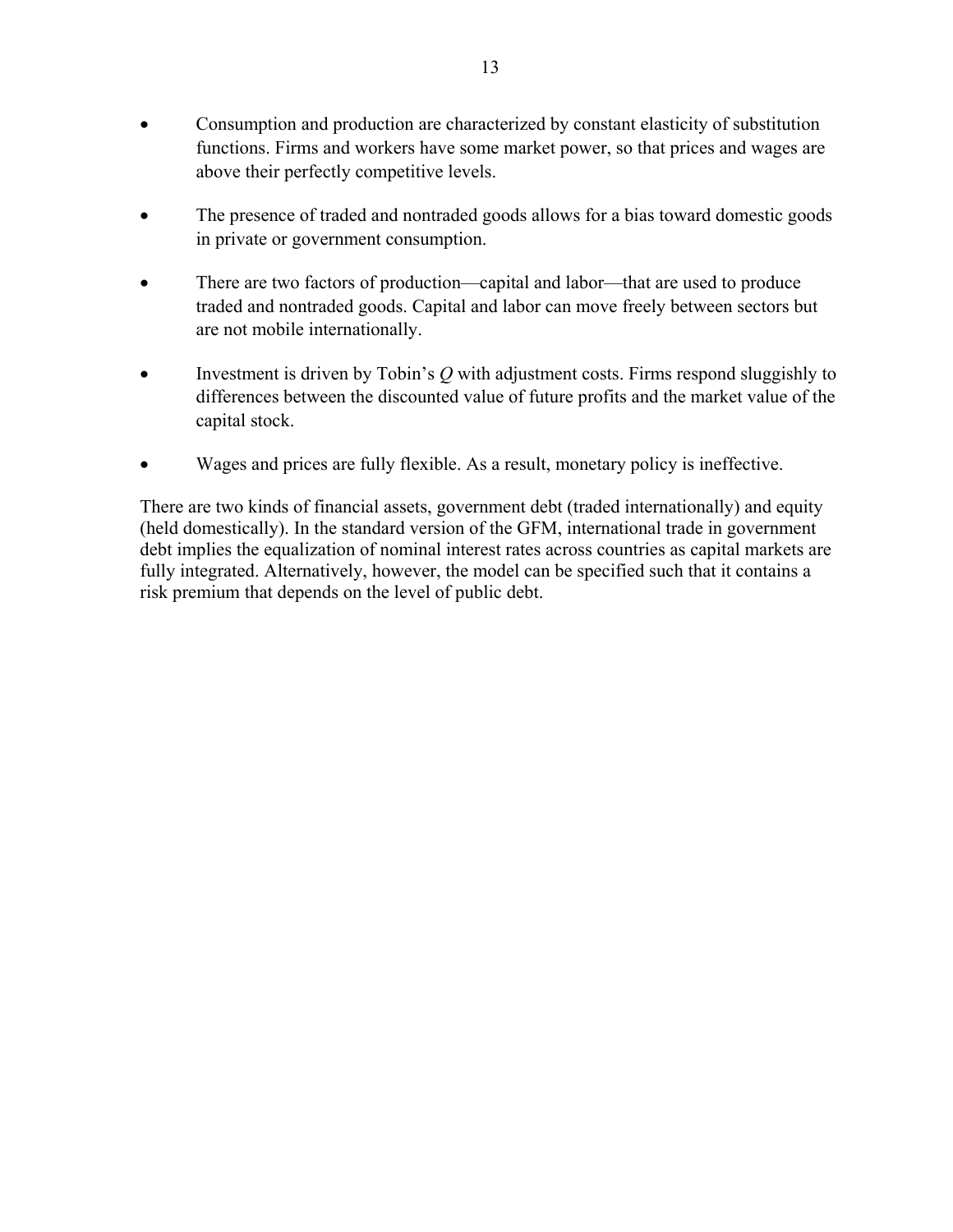#### **Appendix II.**

#### Sensitivity Analysis

The results for the growth effects of the package of measures versus the baseline are relatively robust to variation in the model assumptions (Table A1). Only if labor supply is inelastic, there will be little difference between the two strategies, since raising social security contributions will not cause significant changes in labor supply. Consumption smoothing is more important with a lower intertemporal elasticity of substitution, therefore payroll taxes distort the labor-leisure choice by less in this case, reducing the beneficial effects of the adjustment package modestly. A longer planning horizon and/or fewer rule-ofthumb consumers, in principle, make the model more Ricardian and reduce the crowding-out effects associated with higher debt. However, since net debt changes broadly by the same amount in the two strategies, changing the horizon does not affect the significantly the relative benefits.<sup>15</sup>

|                                                   | Package |
|---------------------------------------------------|---------|
| Baseline parameter values 2/                      | 9.3     |
| Longer planning horizon 3/                        | 10.4    |
| Fewer rule-of-thumb consumers 4/                  | 9.2     |
| Less elastic labor supply 5/                      | 21      |
| Lower intertemporal elasticity of substitution 6/ | 5.3     |

| Table A1. Sensitivity Analysis                        |
|-------------------------------------------------------|
| (Deviation of real GDP from baseline in NPV terms) 1/ |

Source: GFM simulations.

1/ Baseline increases social security contributions on workers and employers; sum of discounted

deviations of real GDP from adjusting through a package or prefunding relative to the baseline;

discount rate equal to market interest rate as determined in the model simulations.

2/ Planning horizon: 10 years; fraction of rule-of-thumb consumers equal to 40 percent; moderately elastic

labor supply (eta = 0.90); and intertemporal elasticity of substitution equal to 1/3.

3/ Planning horizon equal to 100 years.

4/ Rule-of-thumb consumers equal to 10 percent.

5/ Inelastic labor supply (eta = 0.99).

 $\overline{a}$ 

6/ Intertemporal elasticity of substitution equal to 0.25.

<sup>&</sup>lt;sup>15</sup> In fact, the small improvement of the performance of the package with a longer planning horizon comes from the accumulation of assets in the economy (as the marginal propensity to consume of optimizing consumers declines), which makes the VAT less distortionary as a larger share of the tax falls on wealth.